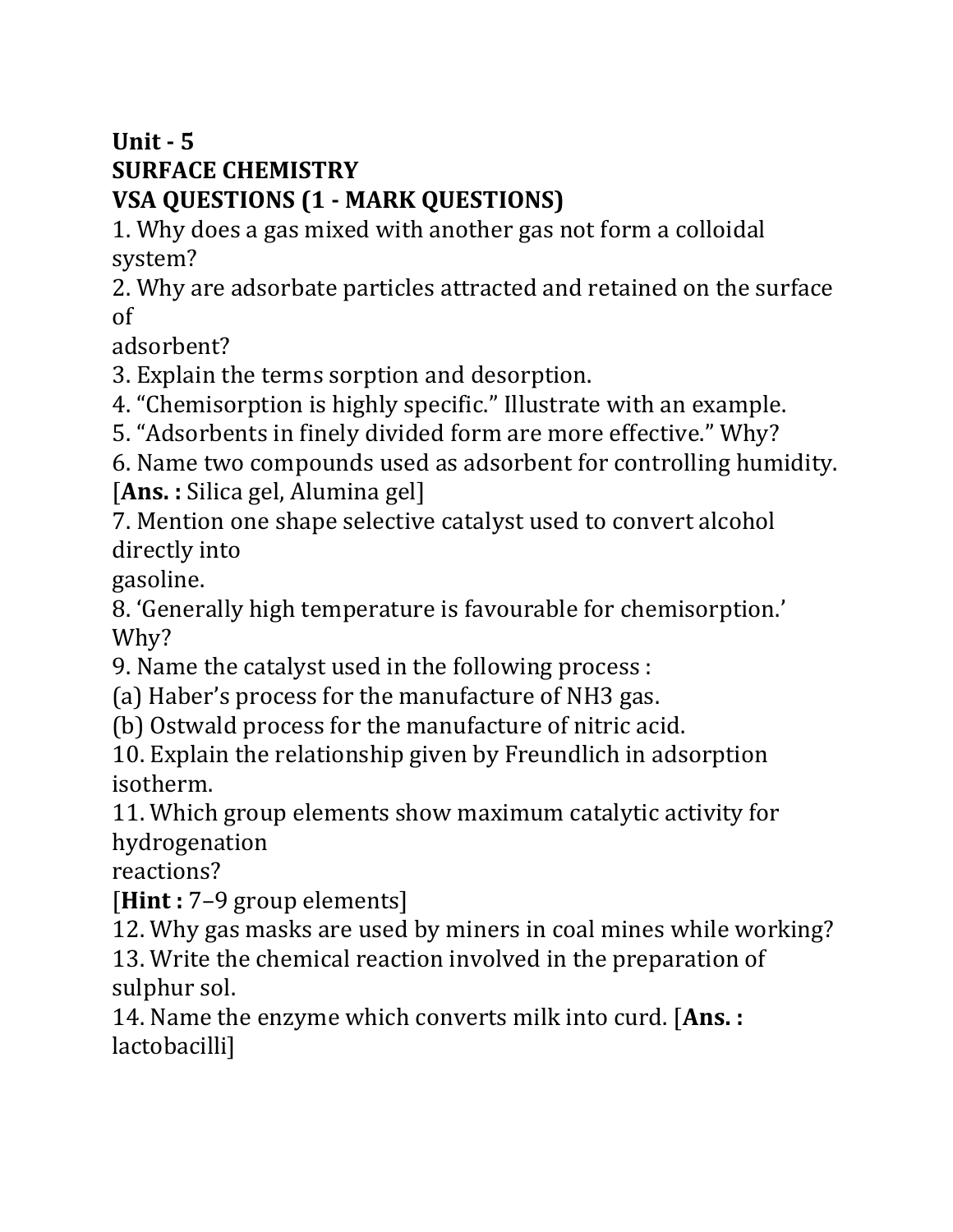15. What are the optimum temperature and pH at which enzymes are highly

active. [**Ans. :** Temperature 298–310K and pH 5 to 7]

16. What are the physical states of dispersed phase and dispersion medium

in foam rubber.

18. What is the composition of colloidion solution?

19. Why do colloidal particles show Brownian movement?

[**Hint :** Due to unbalanced bombardment of the particles by the molecules

of the dispersion medium]

21. State the sign of entropy change involved when the molecules of a

substances get adsorbed on a solid surface. [Ans. :  $\mathbb{S}S = -ve$ ]

22. Why does sky appear blue to us?

23. What happens when hydrated ferric oxide and arsenious sulphide sols are

mixed in almost equal proportions?

24. Gelatin is generally added to ice-cream. Why?

[**Hint :** Ice-cream is water in oil type emulsion and gelatin acts as emulsifier].

25. How is lake test for aluminium ion based upon adsorption?

[**Hint :** Al2O3.xH2O has the capacity to adsorb the colour of blue litmus

from the solution]

26. What is saturation pressure in Freundlich's isotherm?

27. Mention the two conditions for the formation of micelles.

[**Hint. :** CMC and Tk]

28. How is Brownian movement responsible for the stability of sols? [**Hint :** Stirring effect due to Brownian movement does not allow the particles

to settle down.]

29. Which of the following is more effective in coagulating positively charged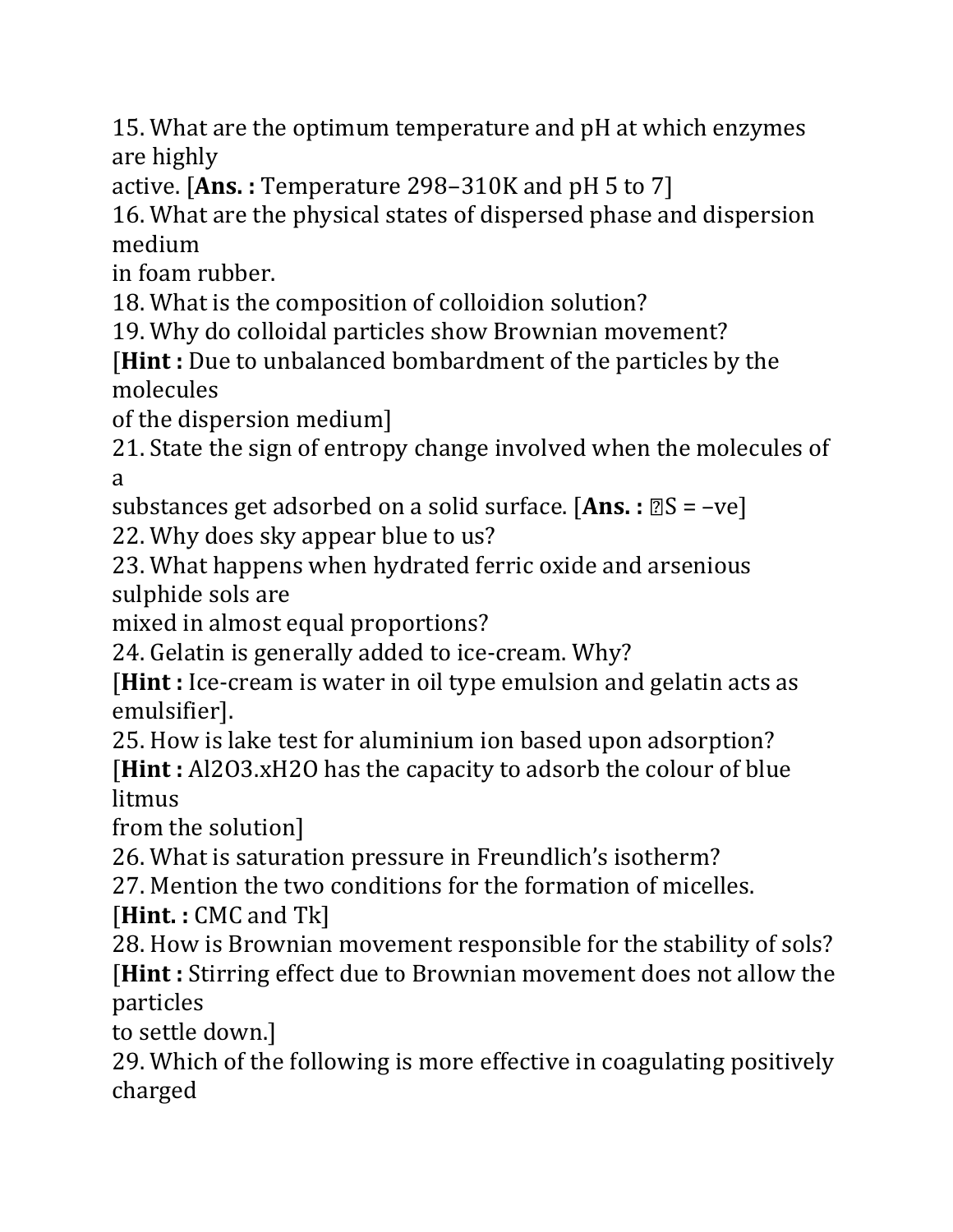hydrated ferric oxide sol : (i) KCl (ii) CaSO4 (iii) K3 [Fe(CN)6]. 30. State the purpose of impregnating the filter paper with colloidion solution.

31. Mention one use of ZSM–5 catalyst

## **SA (I) TYPE QUESTIONS (2 - MARK QUESTIONS)**

35. Explain the effect of temperature on the extent of physical and chemical

adsorption.

36. Define the term peptization and mention its cause.

37. What will be the charge on colloidal solutions in the following cases.

Give reasons for the origin of charge.

38. Write the factors upon which the catalytic reaction of shapeselective

catalyst depends?

[**Hint :** (a) Pore structure of the catalyst; (b) Size and shape of the reactant

and product molecules.]

39. Mention two examples of emulsifying agents for o/w emulsions and w/o

emulsions.

40. Suggest a mechanism of enzyme catalysed reaction.

41. A small amount of silica gel and a small amount of anhydrous calcium

chloride are placed separately in two beakers containing water vapour.

Name of phenomenon that takes place in both the beakers.

[**Hint :** Silica gel – Adsorption, Anhydrous CaCl2–Absorption, as it forms

CaCl2. 2H2O)

42. Write the differences between adsorption and absorption?

43. How can physisorption be distinguished from chemisorption?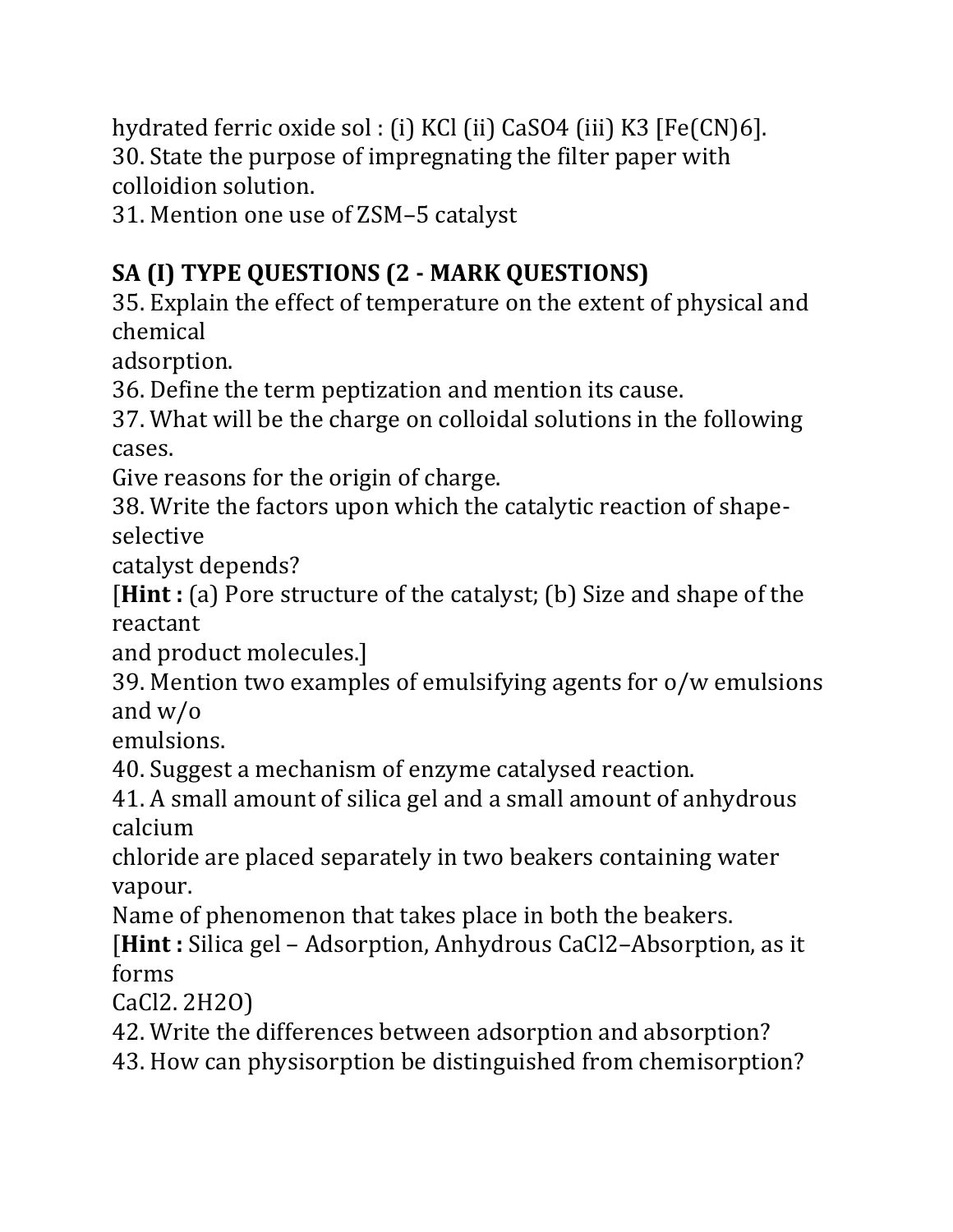44. Classify the following reactions as homogeneous and heterogeneous

catalysis :

(a) Vegetable oil  $(l)$  + H2 (g)  $\frac{3}{4}$  $\frac{3}{4}$ Ni(s $\frac{3}{4}$ ) $\otimes$  Vegetable ghee (s) (b) C12H22O11 (aq) + H2O (*l*)¾¾H2S¾O4¾(aq¾)® C6H12O6 (aq) + C6H12O6 (aq)

45. In what way these are different : (a) a sol and a gel (b) a gel and an

emulsion.

46. State "Hardy Schulze Rule" with one example.

47. What is an emulsifying agent? What role does it play in forming an

emulsion?

48. Define the terms :

(a) Helmholtz electrical double layer.

(b) Zeta potential.

49. A graph between

x

m and log p is a straight line at an angle of 45° with

intercept on the y-axis i.e. (log k) equal to 0.3010. Calculate the amount

of the gas absorbed per gram of the adsorbent under a pressure of 0.5

atmosphere.

50. Mention the two necessary conditions for the observation of Tyndall Effect.

51. Account for the following :

(a) Artificial rain can be caused by spraying electrified sand on the clouds.

(b) Electrical precipitation of smoke.

52. Write chemical equations for the preparation of sols :

(a) Gold sol by reduction.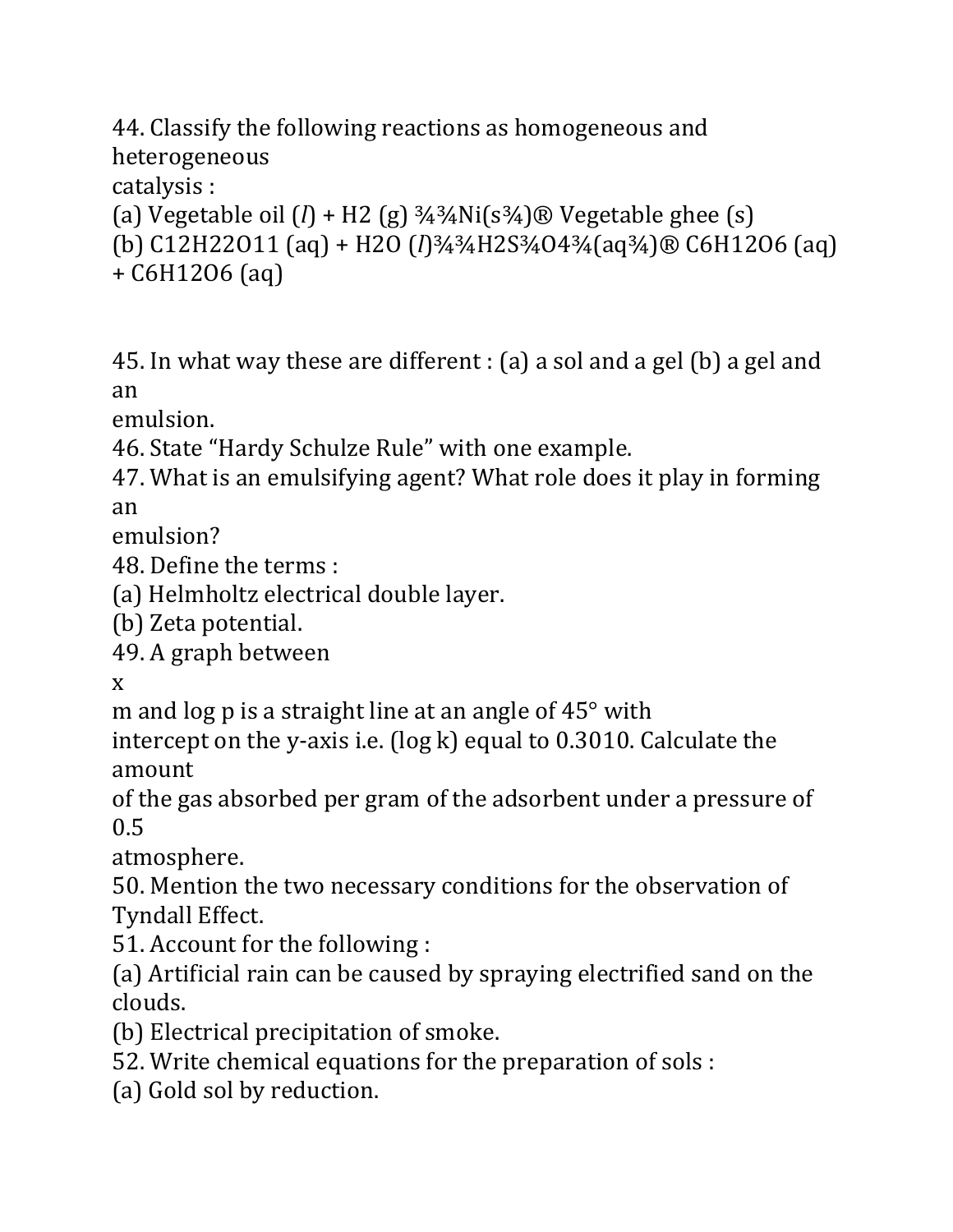(b) hydrated ferric oxide sol by hydrolysis.

53. How can the two emulsions can be distinguished :

(a) oil in water type (O/W) and

(b) water in oil type (W/O)

## **SA (II) TYPE QUESTIONS (3 - MARK QUESTIONS)**

54. Write the difference between

- (a) catalysts and enzymes
- (b) promoters and poisons

55. Write the steps of 'Modern Adsorption Theory of Heterogenous Catalysis.'

56. Mention the two important features of solid catalysts and explain with the

help of suitable examples.

57. How are the following colloids different from each other in respect of

dispersion medium and dispersed phase? Give one example of each type.

(a) An aerosol (b) A hydrosol (c) An emulsion.

58. What happens :

(a) by persistent dialysis of a sol.

(b) when river water meets the sea water.

(c) when alum is applied on cuts during bleeding.

59. Distinguish between multimolecular, macromolecular and associated colloids

with the help of one example of each.

60. (a) Which property of colloids is responsible for the sun to look red at the

time of setting?

(b) C2H2 on addition with H2 forms ethane in presence of palladium catalyst but if reaction is carried in the presence of barium sulphate and quinoline, the product is ethene and not ethane. Why?

[**Ans.** (a) Sun is at horizon and blue part of the light is scattered away by the